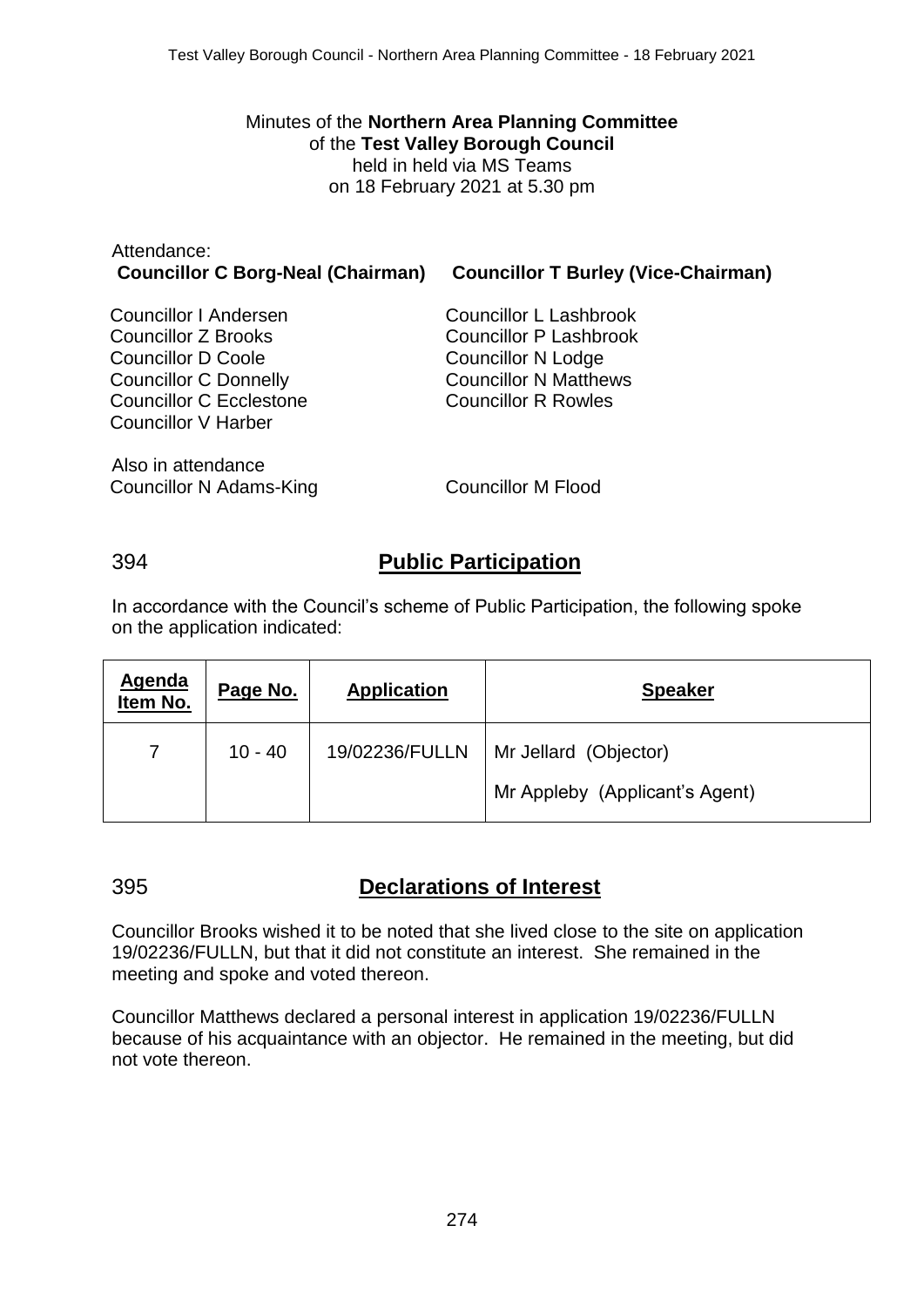## 396 **Minutes**

### **Resolved:**

**That the minutes of the meeting held on 28 January 2021 be confirmed and signed as a correct record.**

## 397 **19/02236/FULLN**

| <b>APPLICATION NO.</b>  | 19/02236/FULLN                                                                                                                                                    |
|-------------------------|-------------------------------------------------------------------------------------------------------------------------------------------------------------------|
| <b>APPLICATION TYPE</b> | <b>FULL APPLICATION - NORTH</b>                                                                                                                                   |
| <b>REGISTERED</b>       | 17.09.2019                                                                                                                                                        |
| <b>APPLICANT</b>        | Mr J R Brown                                                                                                                                                      |
| <b>SITE</b>             | 23 The Avenue, Andover, Hampshire, SP10 3EW,<br><b>ANDOVER TOWN (MILLWAY)</b>                                                                                     |
| <b>PROPOSAL</b>         | Erection of dwelling and carport and<br>reconstruction of double garage to single garage<br>with parking and access via Ambleside onto<br><b>Eversfield Close</b> |
| <b>AMENDMENTS</b>       | Please see section 3.4 of Committee report and<br>Update Paper dated 18.02.2021                                                                                   |
| <b>CASE OFFICER</b>     | <b>Fay Eames</b>                                                                                                                                                  |

**Following a Viewing Panel and careful consideration of the Officer report and recommendations, Members of the Committee resolved to REFUSE permission for the following reasons:**

- **1. The proposed development would due to its cramped plot size, limited opportunities for landscaping, backland location, unsympathetic design and overall intensity of development result in a harmful form of development that would be incompatible with the character of this part of the Andover Residential Area of Special Character. As such the proposal would conflict with policies E1, E2 and E4 of the Test Valley Borough Revised Local Plan 2016 and the Residential Areas of Special Character Supplementary Planning Document 2019**
- **2. Due to the size, siting and form of the proposed dwelling, the proposal would form a visually dominant, overbearing feature which would unreasonably harm the outlook of neighbouring residents at Nos. 21, 23 and 25 The Avenue; Ambleside and those at Nos. 27 and 29 Croye Close. As such the proposal would fail to provide for the amenity of neighbouring properties and would thereby conflict with policy LHW4 of the Test Valley Borough Revised Borough Local Plan 2016**
- **3. The application has failed to secure a satisfactory scheme of Nutrient Neutrality mitigation through the prior completion of a S106 agreement. As such, it cannot be concluded that the proposal will not result in a likely harmful significant effect on the internationally designated nature conservation sites in the Solent,**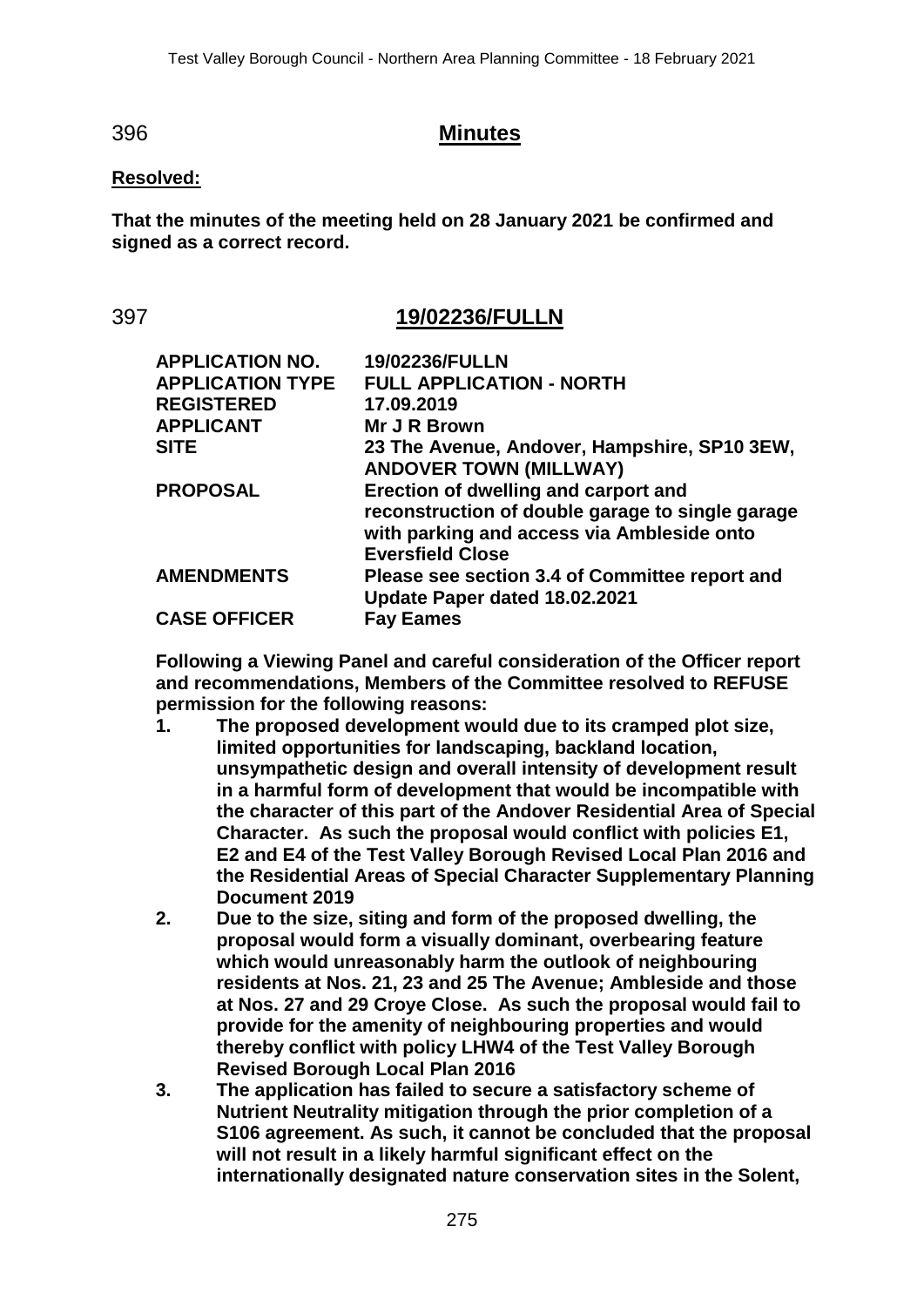**contrary to the requirements of the Conservation of Habitats and Species Regulations and as advised within guidance from Natural England. As such, the proposal conflicts with policies E5 and E8 of the Test Valley Borough Revised Local Plan 2016.**

# 398 **20/02653/VARN**

| <b>APPLICATION NO.</b>  | 20/02653/VARN                                                                                                                                                                                                                                                                                                                                                                                                                                    |
|-------------------------|--------------------------------------------------------------------------------------------------------------------------------------------------------------------------------------------------------------------------------------------------------------------------------------------------------------------------------------------------------------------------------------------------------------------------------------------------|
| <b>APPLICATION TYPE</b> | <b>VARIATION OF CONDITIONS - NORTH</b>                                                                                                                                                                                                                                                                                                                                                                                                           |
| <b>REGISTERED</b>       | 28.10.2020                                                                                                                                                                                                                                                                                                                                                                                                                                       |
| <b>APPLICANT</b>        | Mr and Mrs D Edmunds                                                                                                                                                                                                                                                                                                                                                                                                                             |
| <b>SITE</b>             | Georgia Farm Buildings, Georgia Lane, Amport, SP11<br>8BN, AMPORT                                                                                                                                                                                                                                                                                                                                                                                |
| <b>PROPOSAL</b>         | Variation of condition 02 (approved plans) and 06 (tree<br>protection) of 18/02477/FULLN (Removal of existing<br>barn, and the erection of a detached dwelling and<br>garage; with associated parking, turning, landscaping,<br>private amenity space, and access arrangements) to<br>allow substitution of drawings 180227-02 Rev B (Site<br>Plan), 180227-03 A (Design Scheme), 180227-04<br>(Garage) and 1197-01 Rev A (Tree Protection Plan) |
| <b>AMENDMENTS</b>       | Tree Protection Plan MB200914-01-01 A, submitted<br>18.12.2020<br>Amended drawing 200634-03B including brick and flint                                                                                                                                                                                                                                                                                                                           |
|                         | detailing, submitted 03.02.2021.                                                                                                                                                                                                                                                                                                                                                                                                                 |
| <b>CASE OFFICER</b>     | Mrs Donna Dodd                                                                                                                                                                                                                                                                                                                                                                                                                                   |

### **PERMISSION subject to:**

- **1. The development hereby permitted shall be begun within three years from the 8th of March 2019. Reason: To comply with the provision of Section 91 of the Town and Country Planning Act 1990 as amended by Section 51 of the Planning and Compulsory Purchase Act 2004.**
- **2. The development hereby permitted shall not be carried out except in complete accordance with the details shown on the submitted plans, numbers: 200634-03 B; 200634-04; 200634-05 A; and, MB200914-01-01 A. Reason: For the avoidance of doubt and in the interests of proper planning.**
- **3. The development hereby permitted shall not be occupied until full details of hard and soft landscape works have been submitted to and approved in writing by the Local Planning Authority. Hard and soft landscaping shall be carried out in accordance with the approved details before the end of the first planting season following occupation of the dwelling.**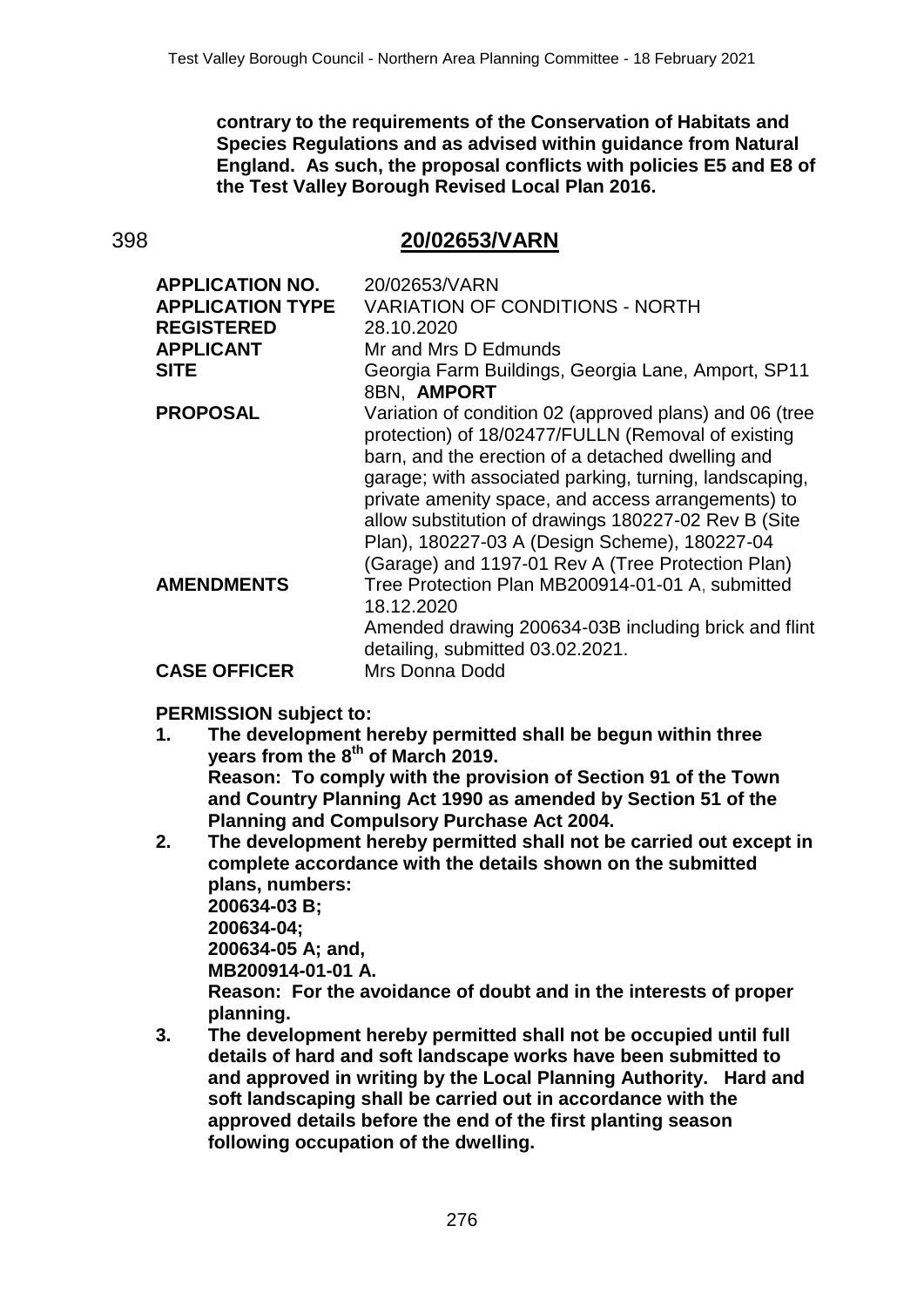**Hard landscape details shall include: means of enclosure; hard surfacing materials and exterior lighting.**

**Soft landscape details shall include: planting plans; written specifications (including cultivation and other operations associated with plant and grass establishment); schedules of plants, noting species, plant sizes and proposed numbers/densities. Reason: To improve the appearance of the site and enhance the character of the development in the interest of visual amenity and contribute to the character of the local area in accordance with policies E1 and E2 of the Test Valley Borough Revised Local Plan DPD.**

**4. The development hereby permitted shall not be occupied until a schedule of landscape maintenance for a minimum period of 5 years has been submitted to and approved in writing by the Local Planning Authority. The schedule shall include details of the arrangements for the ongoing maintenance during that period in accordance with appropriate British Standards or other recognised codes of practise. The landscaping shall be maintained in accordance with the approved schedule.**

**Reason: To ensure the provision, establishment and maintenance to a suitable standard of the approved landscape designs to create and maintain the appearance of the site and enhance the character of the development in the interest of visual amenity and to contribute to the character of the local area in accordance with policies E1 and E2 of the Test Valley Borough Revised Local Plan DPD.**

**5. Development shall proceed in accordance with the details shown on the tree protection plan, drawing number MB200914-01-01 Rev. A (Arbor-Eco Consultancy dated December 2020), and Section 5 of the Arboricultural Impact Assessment prepared by SJ Stephens Associates (February 2019).Tree protective measures shall be installed, maintained and retained for the full duration of works or until such time as agreed in writing with the Local Planning Authority. No activities, nor material storage, nor placement of site huts or other equipment what-so-ever shall take place within the barriers.** 

**Reason: To ensure the avoidance of damage to existing trees and natural features during the construction phase in accordance with policy E2 of the Test Valley Borough Revised Local Plan DPD.**

**6. All service routes, drain runs, soakaways or excavations in connection with the development hereby permitted shall remain wholly outside the tree protective barriers without the prior written agreement of the Local Planning Authority.** 

**Reason: To ensure the avoidance of damage to existing trees and natural features during the construction phase in accordance with Test Valley Borough Revised Local Plan policy E2.**